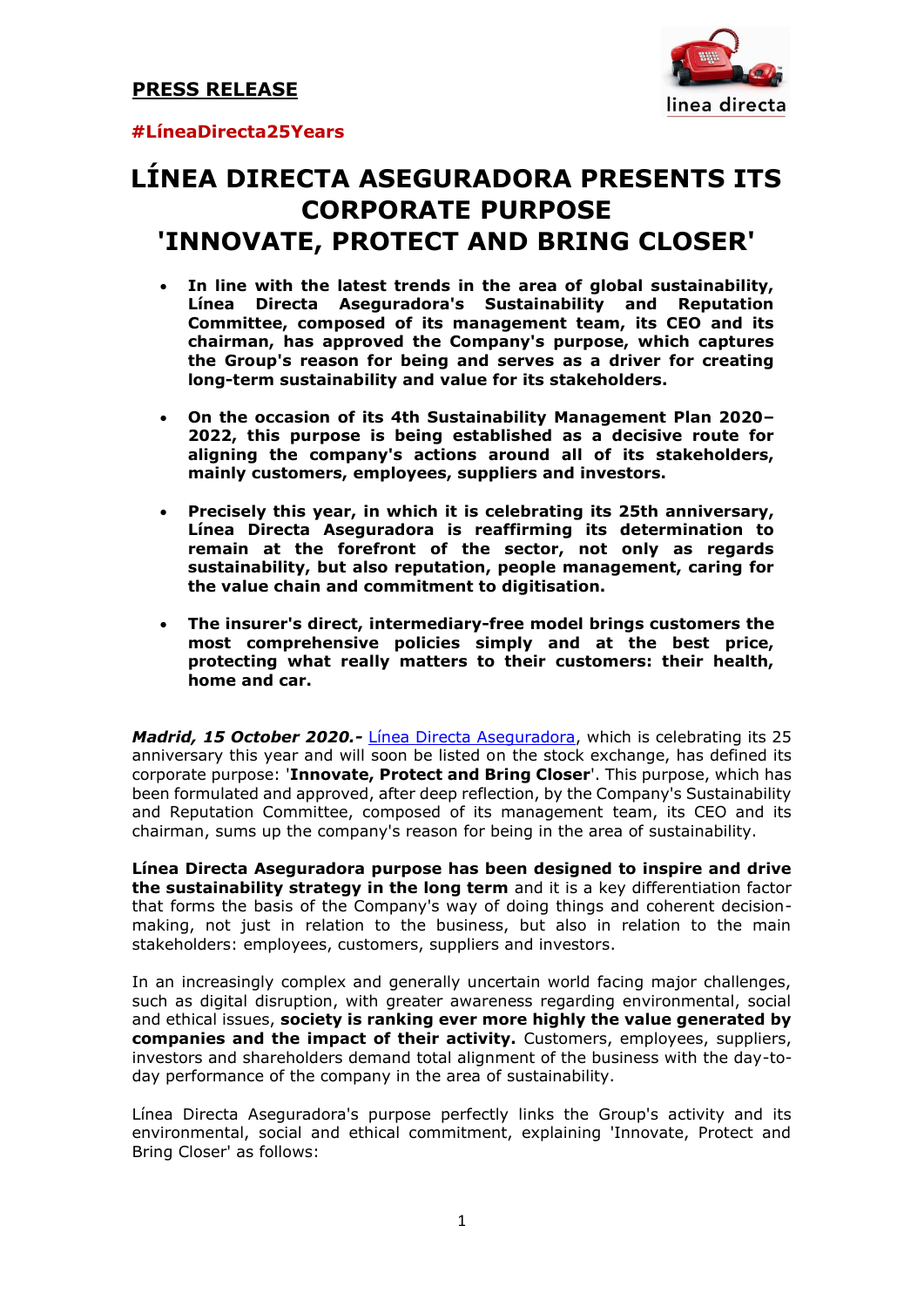## **PRESS RELEASE**



- **INNOVATE:** Innovation is in Línea Directa Aseguradora's DNA. The company's appearance on the market as a *start-up* in 1995 was a before and after in the way insurance business was done in Spain, as it became the first insurer in the country to sell policies directly to the customer, without brokers or offices, first over the phone and then online. It also revolutionised the way insurance was packaged in the Spanish industry and made what are now major products available to consumers, but that were, at the time, pioneering, such as fully comprehensive insurance with excess the 'Respira' policy specifically for electric vehicles, or other newer ones such as 'Llámalo X' (Call It X), the first insurance to include a vehicle.
- **PROTECT:** This refers to the insurance business. Línea Directa Aseguradora looks after what truly matters to its customers: their health, home and car. But it also cares about its value chain, its employees and its investors, and this idea of protecting also refers to the company's convictions as regards taking care of the environment and taking care of society.
- **BRING CLOSER:** The company's direct business model, without intermediaries, allows it to bring its customers the best and most innovative insurance and cover at the best price, in addition to offering a personalised, friendly and approachable service. It also entails the concept of popularising insurance with competitive prices, making it simple. And, of course, it has to do with being close to the customer at any time thanks to technology and digitisation.

This purpose is contained in the newly approved 4th Sustainability Management Plan for 2020–2022, which includes the **Sustainable Development Goals (SDGs) and the ESG** (environmental, social and corporate governance) aspects that the Group will focus on in managing the plan's actions.

In the words of **Francisco Valencia, Director of Communication and Sustainability**, "Línea Directa Aseguradora's purpose, which has been epitomised in these three verbs: innovate, protect and bring closer, is totally consistent with what we have been doing over the past 25 years and perfectly captures who we are, what we do, why we do it and what makes us different. It summarises our commitment as a company and allows us to elevate the concept of sustainability within the organisation. We want it to serve as a guide and as permanent inspiration in the long run."

#### **About Línea Directa Aseguradora**

[Línea Directa Aseguradora](https://www.lineadirecta.com/LDAWeb/home.init.faces) is wholly-owned by Bankinter. It is currently the 5th largest car insurer in Spain and specialises in the direct sale of car, motorbike, corporate, freelancer and home insurance. Línea Directa is among the 100 Spanish companies with the best reputations, according to the MERCO Companies ranking. It also offers health insurance, through a new brand built on digitisation and rewards for policyholders.

For **more** information, please contact: Línea Directa Aseguradora - **[http://info.lineadirecta.com](http://info.lineadirecta.com/)**

**Línea Directa Aseguradora** Santiago Velázquez [santiago.velazquez@lineadirecta.es](mailto:santiago.velazquez@lineadirecta.es) Tel.: 682 196 953

Moncho Veloso [moncho.veloso@lineadirecta.es](mailto:moncho.veloso@lineadirecta.es) Tel.: 660124101